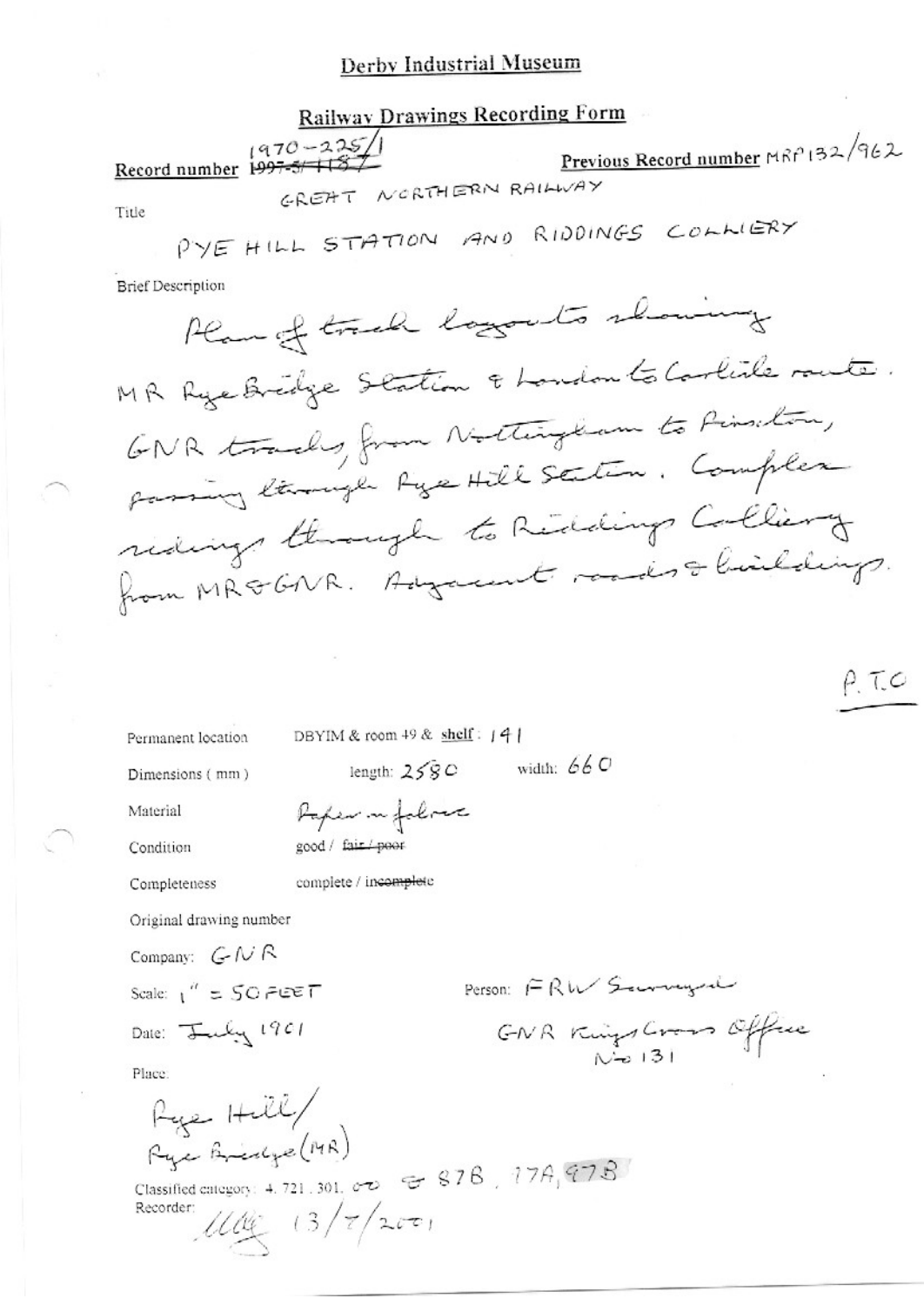Record number 1907 + 470 - 225 - 2 Previous Record number G.N.R. DERBYSHIRE & STAFFORDSHIRE RAILWAYS Title RAILWAY Nº3 Pue Hill Junction

**Brief Description** 

Ж,

Permanent location

\nDBYIM & room 49 & shell: 
$$
42
$$

\nDimensions (mm)

\nlength:  $1470$  width:  $465$ 

\nMaterial

\nTru(1) -100

\nCondition

\ngood/ fair/power method

\nCompleteness

\nComplete

\nComplete

Original drawing number

Company:

Scale:  $1'' = 50$  F EBT

Person:

Date:

Place:

Rye Hill

Classified category: 4, 721, 301,  $\sigma \infty$ , 878, 97A, 97B. Recorder:  $100 - 26 - 5 - 2004$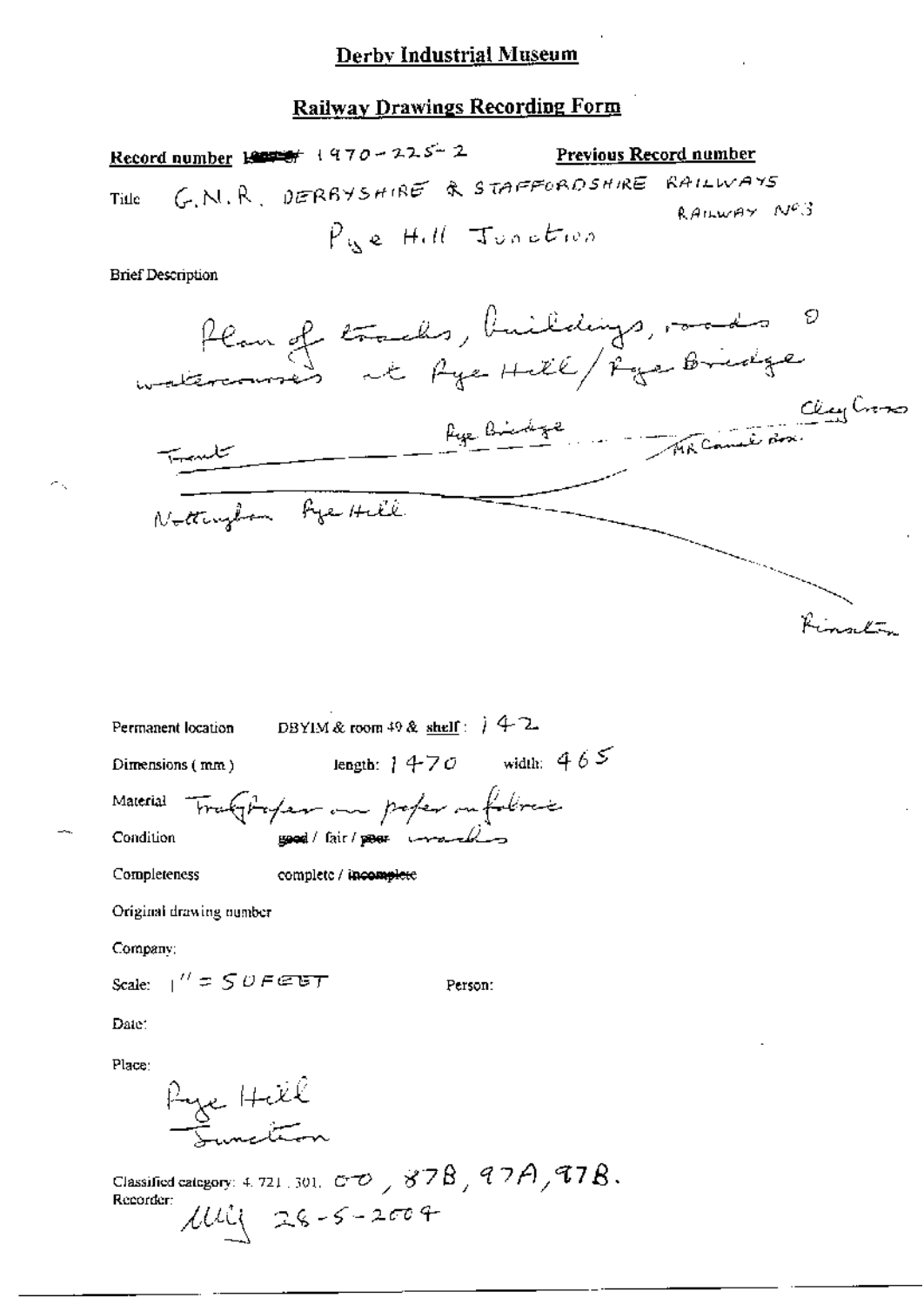Record number 1971 - 384/230.1<br>MIDLAND RAILWAY<br>Title  $0 \cup F \in (E \cup E)$  and  $S \in L$  for BRANCH, BUCKLAND HOLLOW AND SWANWICK COLLERY BAANCHES.  $LAMO$   $P<sub>h</sub>AN$ **Brief Description** 

| Title page with details of   |  |  |
|------------------------------|--|--|
| Acts, colouring and rymbols. |  |  |

 $\overline{a}$ 

÷.

| Permanent location      | 33<br>DBYIM&room @ & shelf: 写白OS+ |                      |
|-------------------------|-----------------------------------|----------------------|
| Dimensions (mm)         | length: $\beta$ ( $\phi$ )        | width: $535$         |
| Material                |                                   |                      |
| Condition               | geed / fair / poor lear           |                      |
| Completeness            | complete / incomplete             |                      |
| Original drawing number |                                   |                      |
| Company: $M$ R          |                                   |                      |
| Scale:                  |                                   | Person: PJ Me Callum |
| Date: $1903$            |                                   |                      |
| Place:                  |                                   | Aurley.              |
|                         |                                   |                      |
|                         |                                   |                      |

Classified category: 4.721.301. 96B, 96C, 97A, 97B.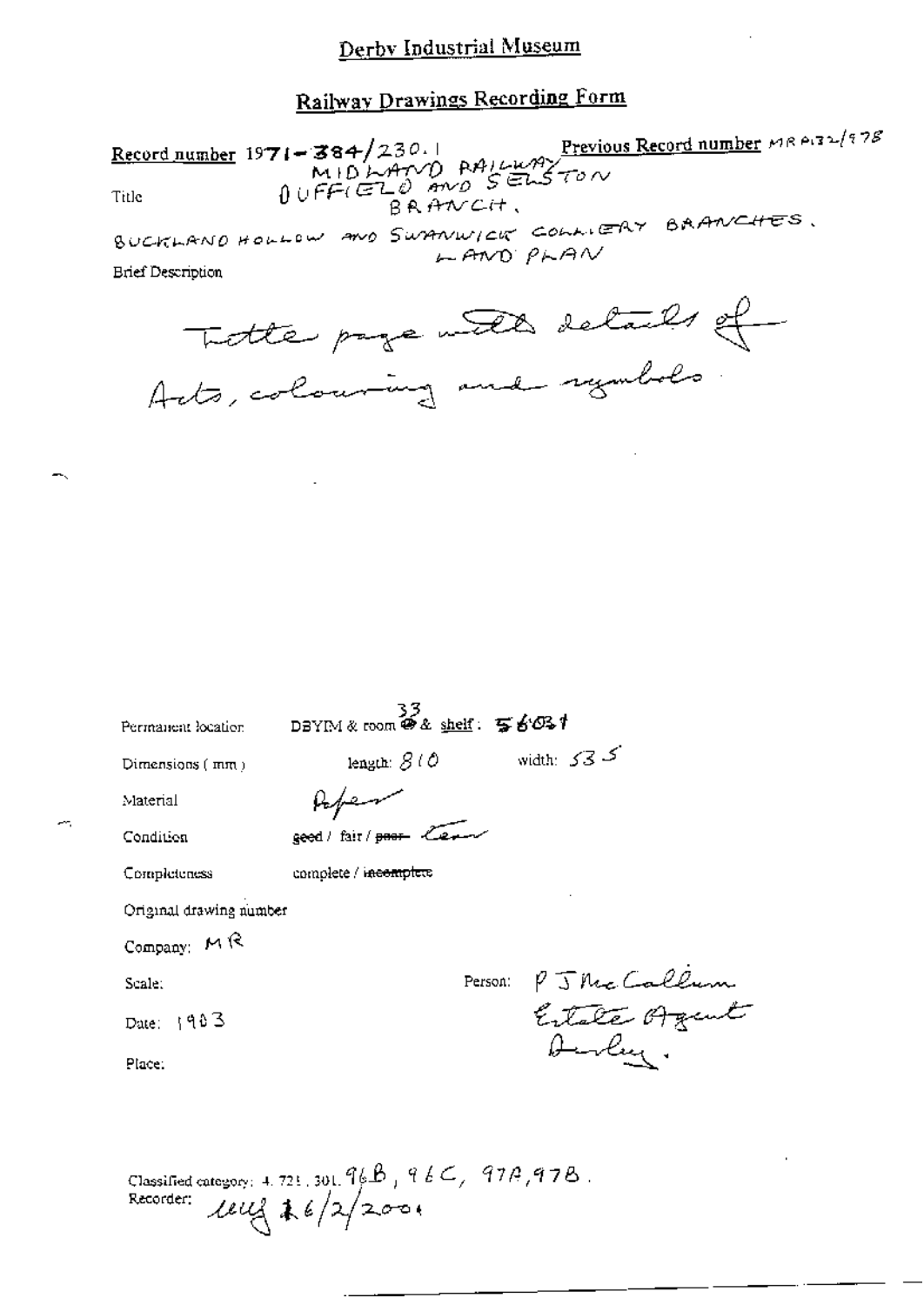#### Derby Industrial Museum

#### **Railway Drawings Recording Form**

 $A + F$ Previous Record number Record number 1971-384/635 Title  $A, KCP$   $P_{k}AN$   $N^{\circ}2$ **Brief Description** County of Devly. County of Nottingham.<br>ich of Alfreton. Parcich of Selston. Ramich of Alfredin.<br>Codnor Rach Liberty. Plan showing proposed route of railway passing through north end of Granville to zoion Codnor Park - Age Bridgerate. Cronferd Caual, reservoir & Rinseton Caual shown.<br>Landowners: Jemes Oakes. Thomas Elmor. Francis Wright & William Jessop. Lady Relmerston. DBYIM & room 49 & shelf:  $\neq$   $\neq$   $\downarrow$   $\neq$   $\downarrow$ Permanent location width:  $675$ length:  $1190$ Dimensions (mm) topen on follow Material Condition good / fair / poor-Completeness complete / incomplete Original drawing number  $\frac{1}{2}$  PH88 /13 2 Company: Person: Henry ? Robins [?] Scale:  $1'' = 3cH4/NS$ Engineering Surveyor Date: Place: Carlmar Park

Classified category:  $4.721.301$ .  $966$ ,  $978$ Recorder:  $111116 - 13/72004$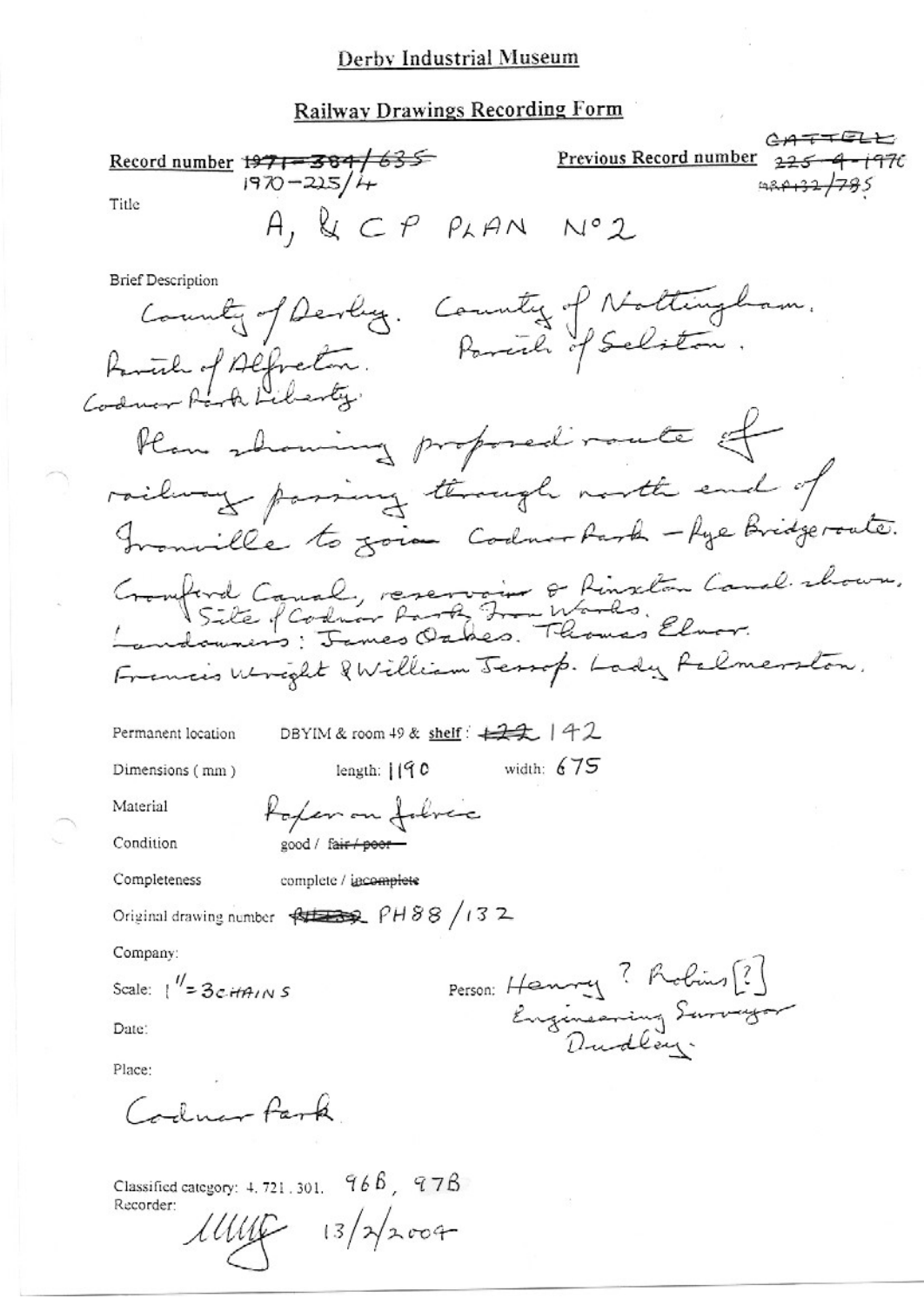Previous Record number MRP132/978 Record number  $1971 - 384/230$ , 12 COUNTY OF DEABY Tide

**Brief Description** 

Plan of route showing tracks, buildings hidges, roads, waterisures & londowners. Parish of Alfreton, Ramil of Codom Park County of Nottingham, Pavil of Schalon. Landowners: Thomas Haden Oakes, John Martin. SirWWDiscie- Earl Couper. Triangle function to Frentflag Cross rate. Rinschan Camal & millage of homorelles.

| Permanent location            | DBYIM& room && shelf. 56:001    |                    |  |
|-------------------------------|---------------------------------|--------------------|--|
| Dimensions $(mn)$             | length: $S/O$                   | width: $5 - 3 - 5$ |  |
| Material                      | $\mu$ - $\mu$ -                 |                    |  |
| Condition                     | good / fei <del>r / poor</del>  |                    |  |
| Completeness                  | complete / tacomplete           |                    |  |
|                               | Original drawing number Sheet 8 |                    |  |
| Company: MA                   |                                 |                    |  |
| Scale: $1^R = 2$ carry $1N$ 5 |                                 | Person:            |  |
| Date: $1903$                  |                                 |                    |  |
| Place:                        |                                 | $54M - 154M$       |  |
| به ۱۷۶ که                     |                                 |                    |  |
|                               |                                 |                    |  |

Classified category:  $4.721, 501, 96$   $8, 97$  $6$ .  $11446 - 2/3/2001$ Recorder: